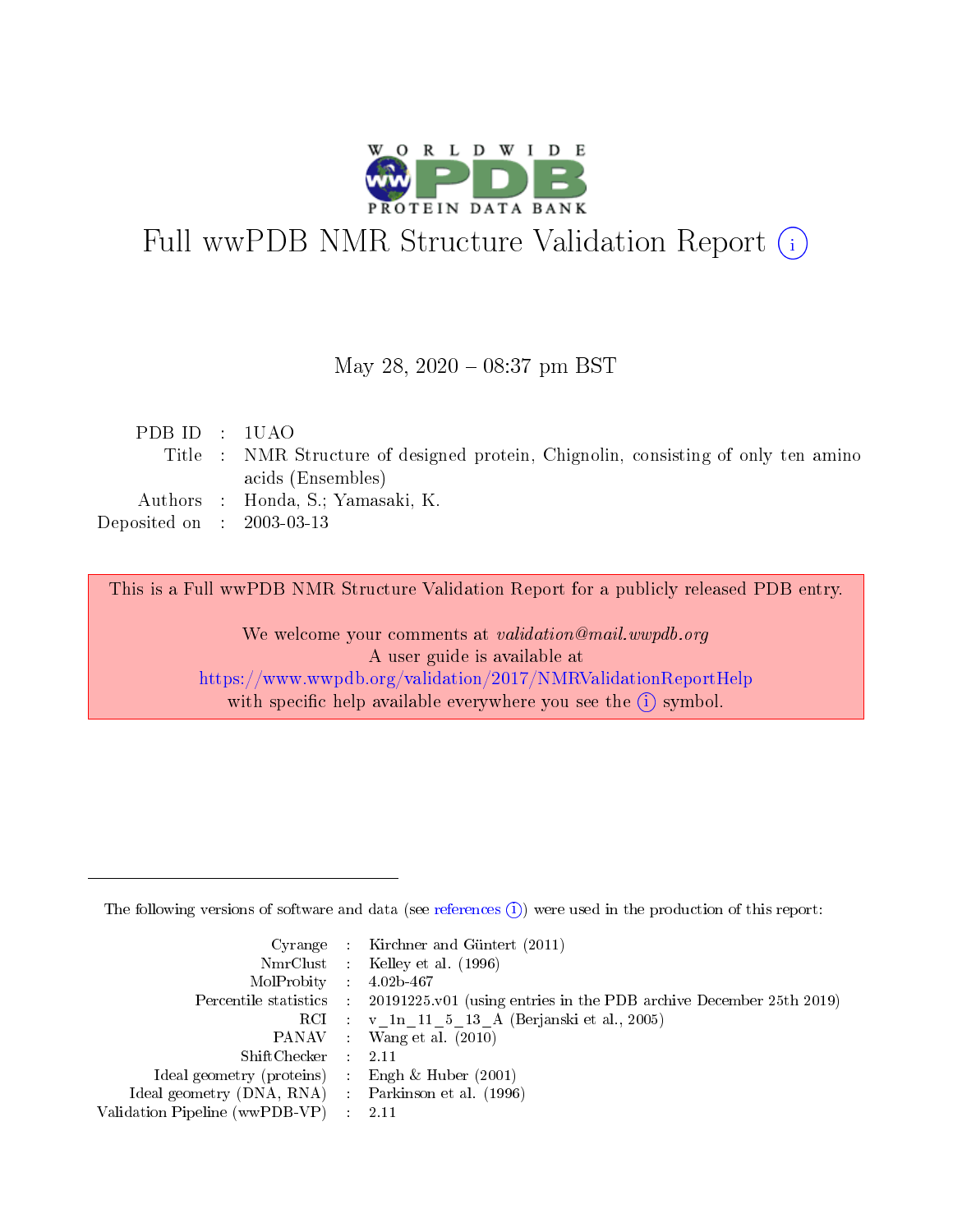## 1 [O](https://www.wwpdb.org/validation/2017/NMRValidationReportHelp#overall_quality)verall quality at a glance (i)

The following experimental techniques were used to determine the structure: SOLUTION NMR

The overall completeness of chemical shifts assignment was not calculated.

Percentile scores (ranging between 0-100) for global validation metrics of the entry are shown in the following graphic. The table shows the number of entries on which the scores are based.



The table below summarises the geometric issues observed across the polymeric chains and their fit to the experimental data. The red, orange, yellow and green segments indicate the fraction of residues that contain outliers for  $>=3, 2, 1$  and 0 types of geometric quality criteria. A cyan segment indicates the fraction of residues that are not part of the well-defined cores, and a grey segment represents the fraction of residues that are not modelled. The numeric value for each fraction is indicated below the corresponding segment, with a dot representing fractions  $\epsilon = 5\%$ 

| Mol | Chain | Length | Quality of chain |     |     |
|-----|-------|--------|------------------|-----|-----|
|     |       |        |                  |     |     |
|     |       | 10     | 70%              | 20% | 10% |

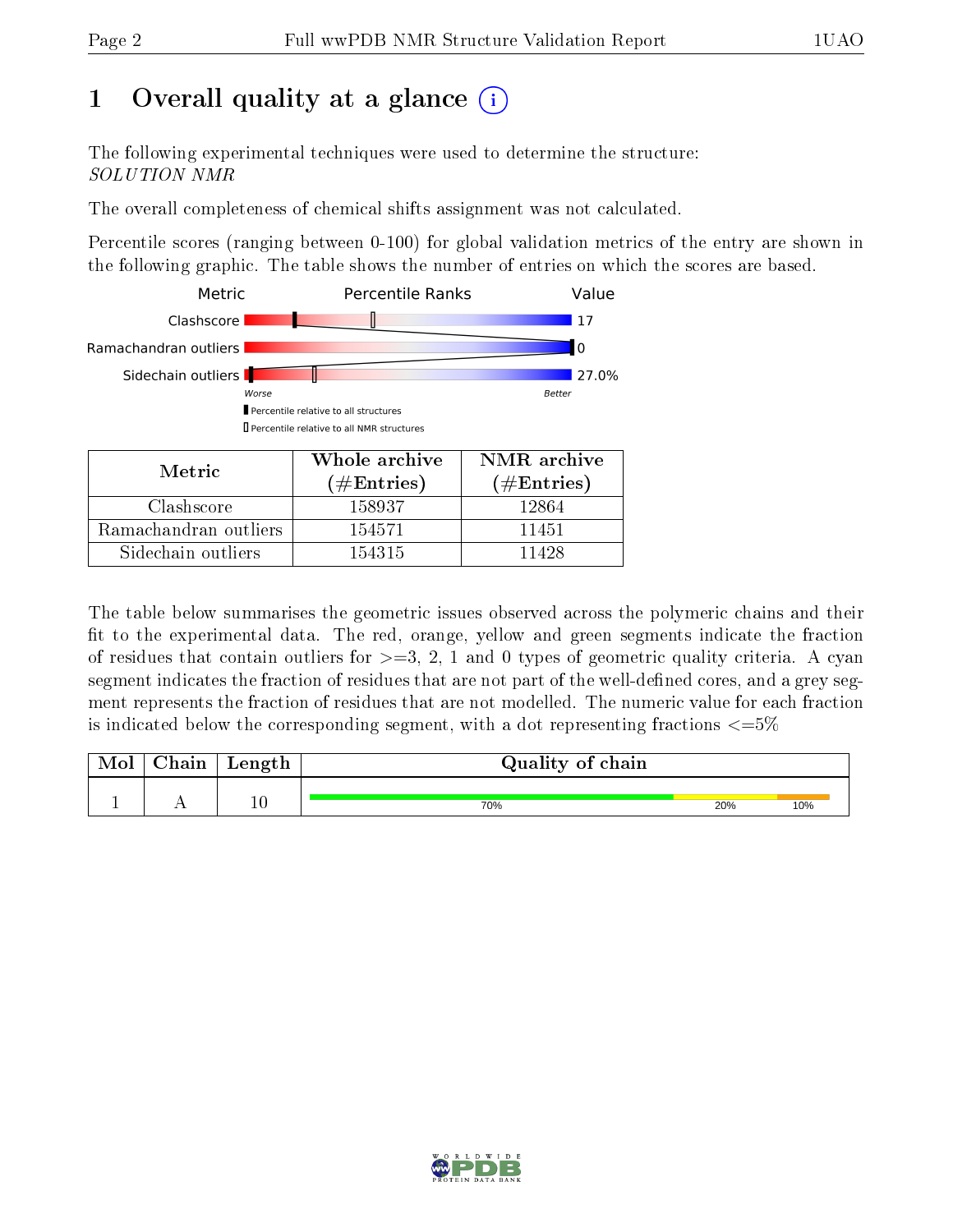## 2 Ensemble composition and analysis  $(i)$

This entry contains 18 models.

Cyrange was unable to find well-defined residues.

Error message: Only domains with  $< 8$  residues could be identified.

NmrClust was unable to cluster the ensemble.

Error message: Wrapper check: not enough residues in core to run NmrClust

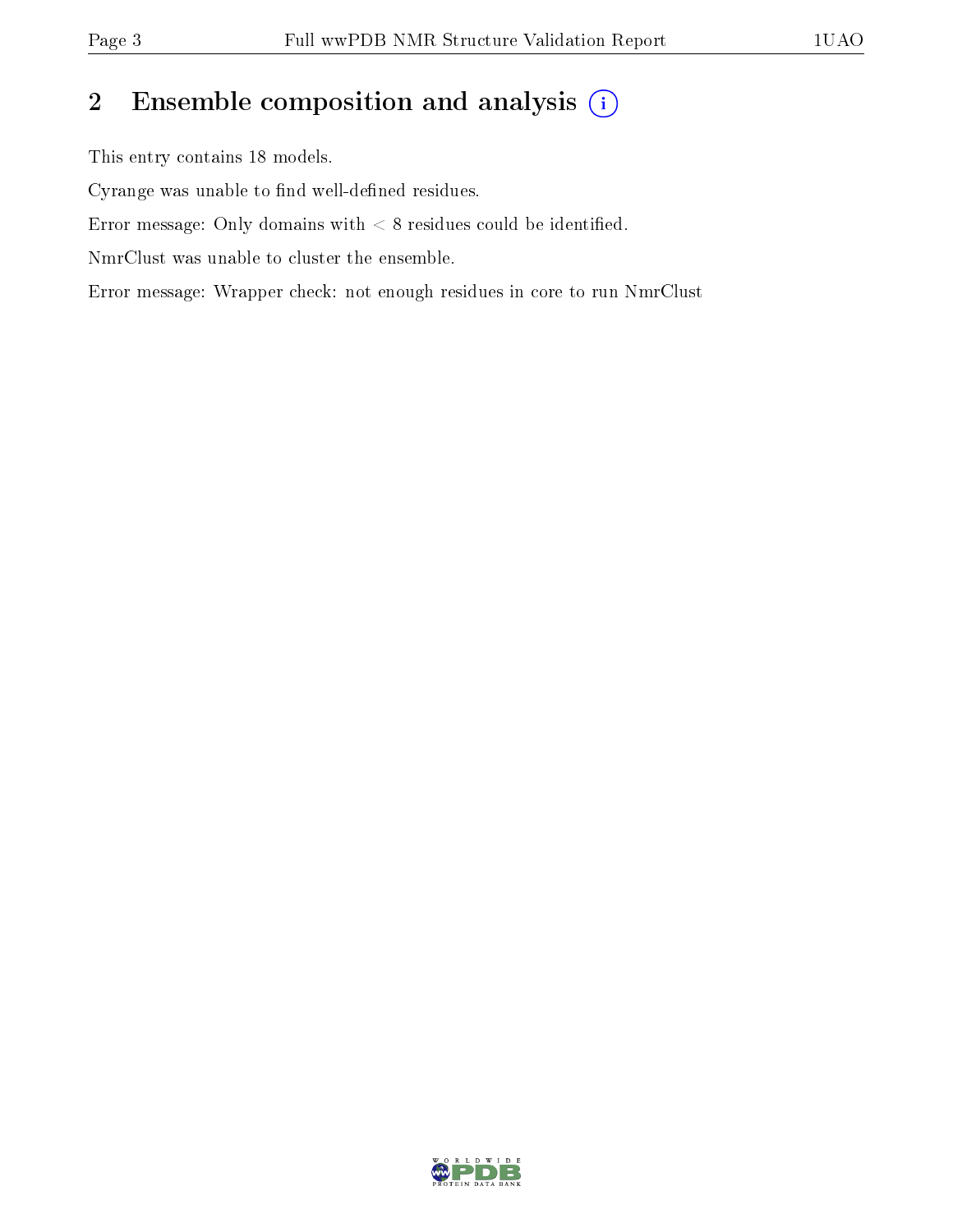## 3 Entry composition (i)

There is only 1 type of molecule in this entry. The entry contains 138 atoms, of which 61 are hydrogens and 0 are deuteriums.

Molecule 1 is a protein called Chignolin.

|  | Mol   Chain   Residues | Atoms     |  |          | Trace |  |
|--|------------------------|-----------|--|----------|-------|--|
|  |                        | Total C H |  |          |       |  |
|  |                        | 138       |  | 48 61 11 |       |  |

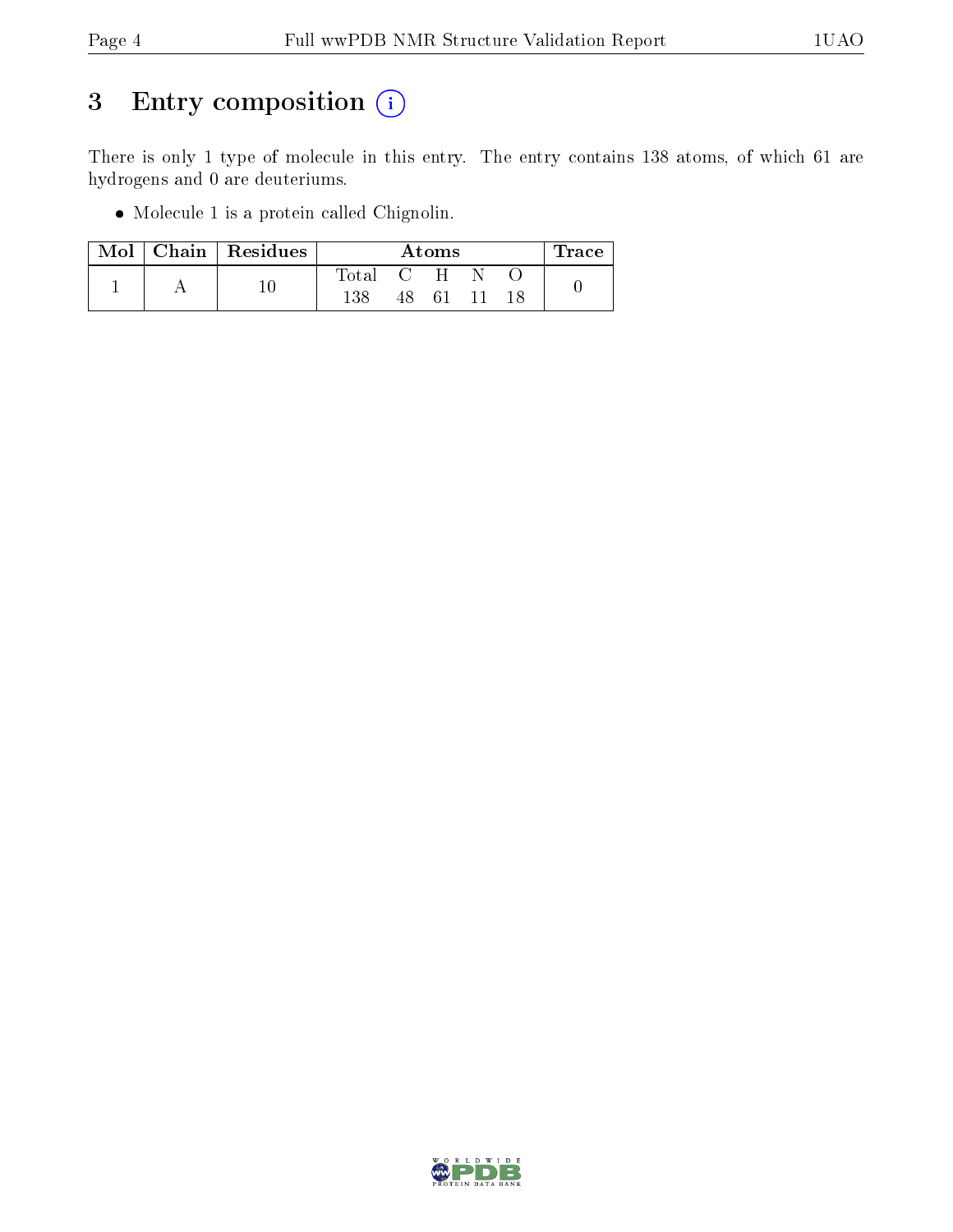## 4 Residue-property plots  $\binom{1}{1}$

## <span id="page-4-0"></span>4.1 Average score per residue in the NMR ensemble

These plots are provided for all protein, RNA and DNA chains in the entry. The first graphic is the same as shown in the summary in section 1 of this report. The second graphic shows the sequence where residues are colour-coded according to the number of geometric quality criteria for which they contain at least one outlier: green  $= 0$ , yellow  $= 1$ , orange  $= 2$  and red  $= 3$  or more. Stretches of 2 or more consecutive residues without any outliers are shown as green connectors. Residues which are classified as ill-defined in the NMR ensemble, are shown in cyan with an underline colour-coded according to the previous scheme. Residues which were present in the experimental sample, but not modelled in the final structure are shown in grey.

• Molecule 1: Chignolin

| Chain A:      | 70% | 20% | 10% |
|---------------|-----|-----|-----|
| <b>C</b><br>c |     |     |     |

### 4.2 Scores per residue for each member of the ensemble

Colouring as in section [4.1](#page-4-0) above.

#### 4.2.1 Score per residue for model 1

• Molecule 1: Chignolin



#### 4.2.2 Score per residue for model 2

• Molecule 1: Chignolin

Chain A: 50% 50% G10G1Y2E5T6G7T8  $\overline{\mathbf{e}}$  .

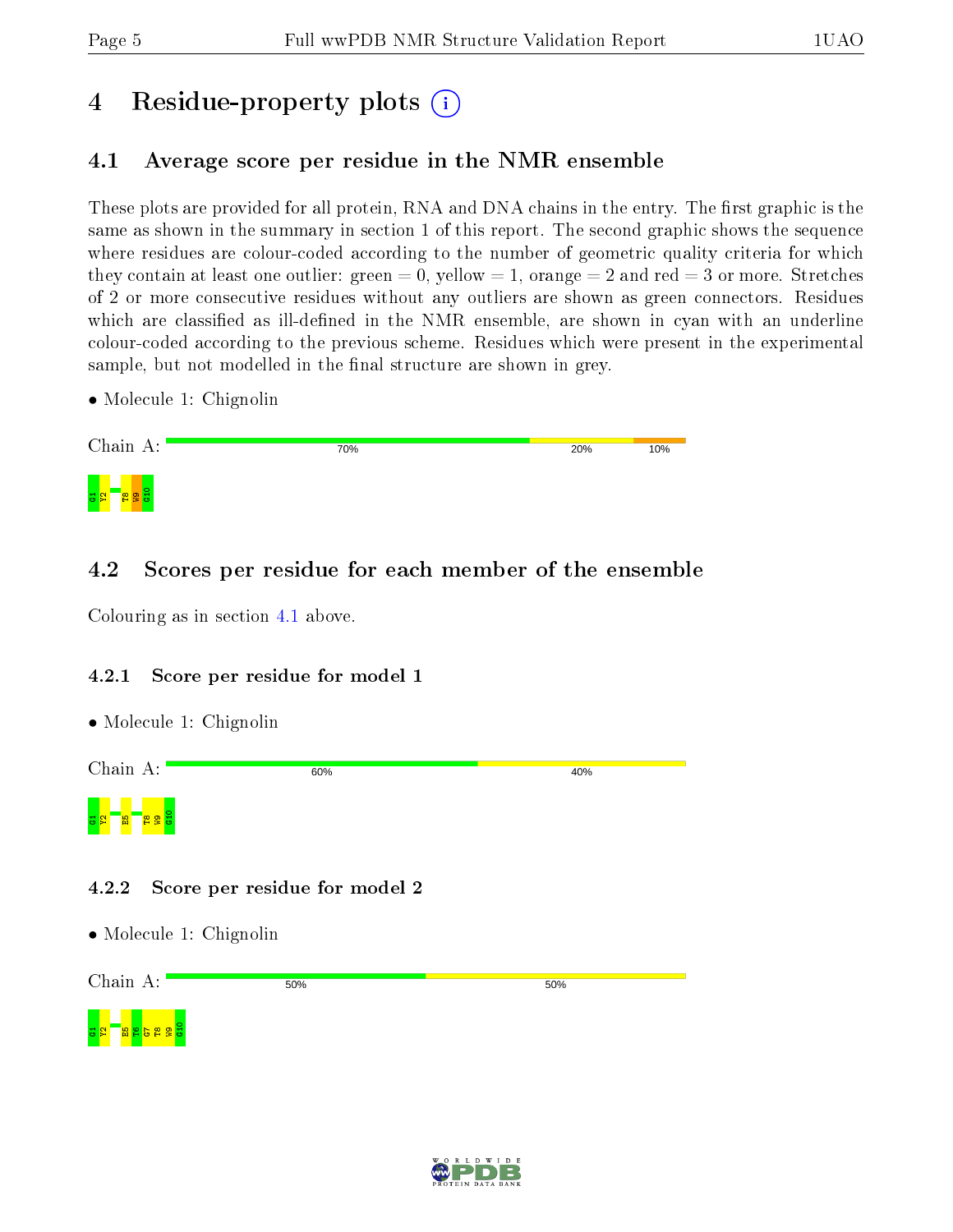#### 4.2.3 Score per residue for model 3

• Molecule 1: Chignolin

| Chain A:                               | 60% | 40% |
|----------------------------------------|-----|-----|
| 요.<br>음울역<br>H                         |     |     |
|                                        |     |     |
| Score per residue for model 4<br>4.2.4 |     |     |
| $\bullet$ Molecule 1: Chignolin        |     |     |
| Chain A:                               | 60% | 40% |
| <mark>의 업</mark> 급<br>曾<br>A<br>륣      |     |     |

#### 4.2.5 Score per residue for model 5

• Molecule 1: Chignolin

| Chain A:                               | 60% | 40% |
|----------------------------------------|-----|-----|
| $\overline{M}$<br>FS<br>ಀ<br><b>CO</b> |     |     |

#### 4.2.6 Score per residue for model 6

• Molecule 1: Chignolin



#### 4.2.7 Score per residue for model 7



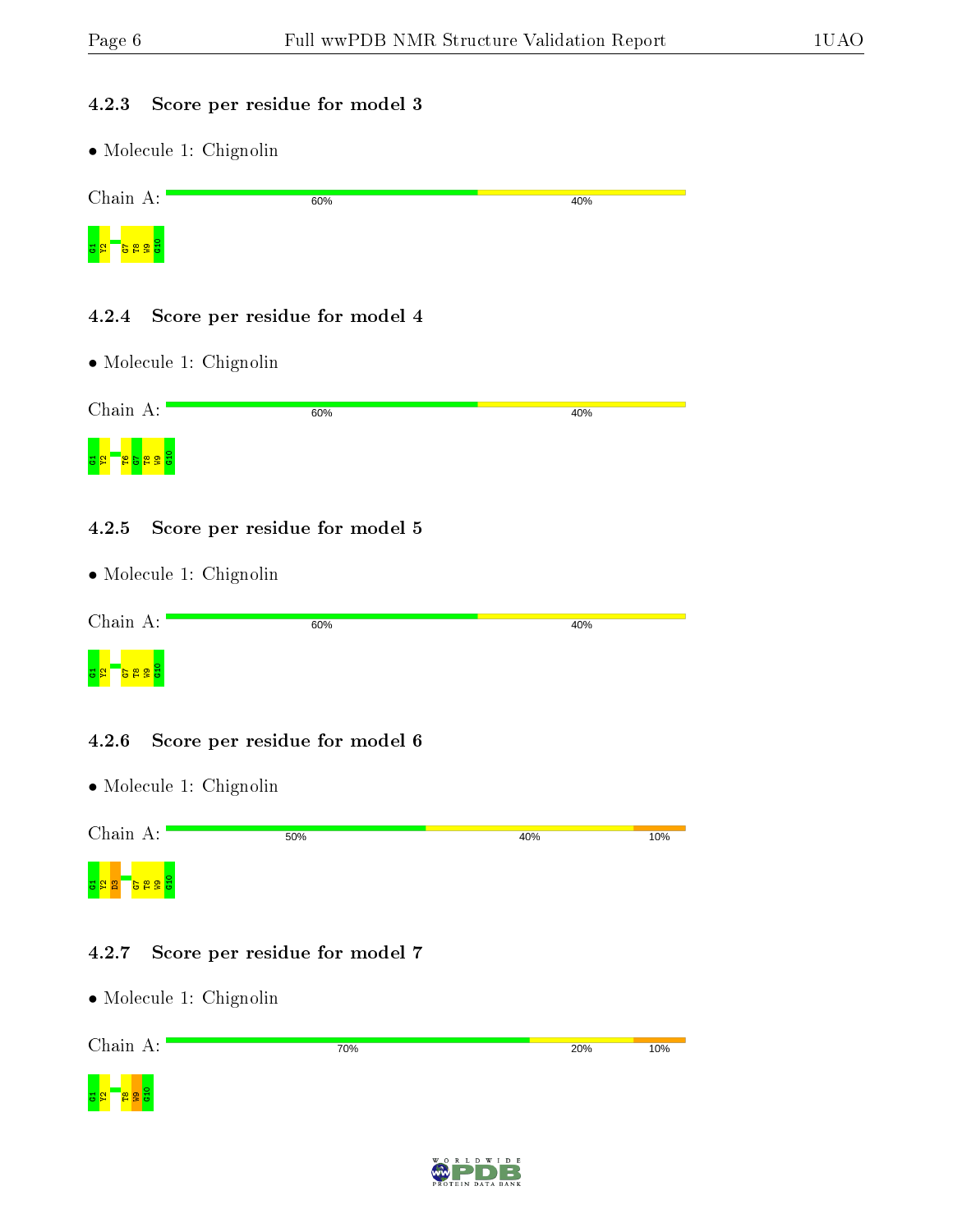#### 4.2.8 Score per residue for model 8

• Molecule 1: Chignolin

| Chain A: | 70% | 20% | 10% |
|----------|-----|-----|-----|
| g.       |     |     |     |

#### 4.2.9 Score per residue for model 9

• Molecule 1: Chignolin

| Chain A:    | 70% | 20% | 10% |
|-------------|-----|-----|-----|
| 허<br>œ<br>œ |     |     |     |

#### 4.2.10 Score per residue for model 10

• Molecule 1: Chignolin

| Chain A: | 70% | 20% | 10% |
|----------|-----|-----|-----|
| ÷<br>ಲ   |     |     |     |

#### 4.2.11 Score per residue for model 11

• Molecule 1: Chignolin



#### 4.2.12 Score per residue for model 12



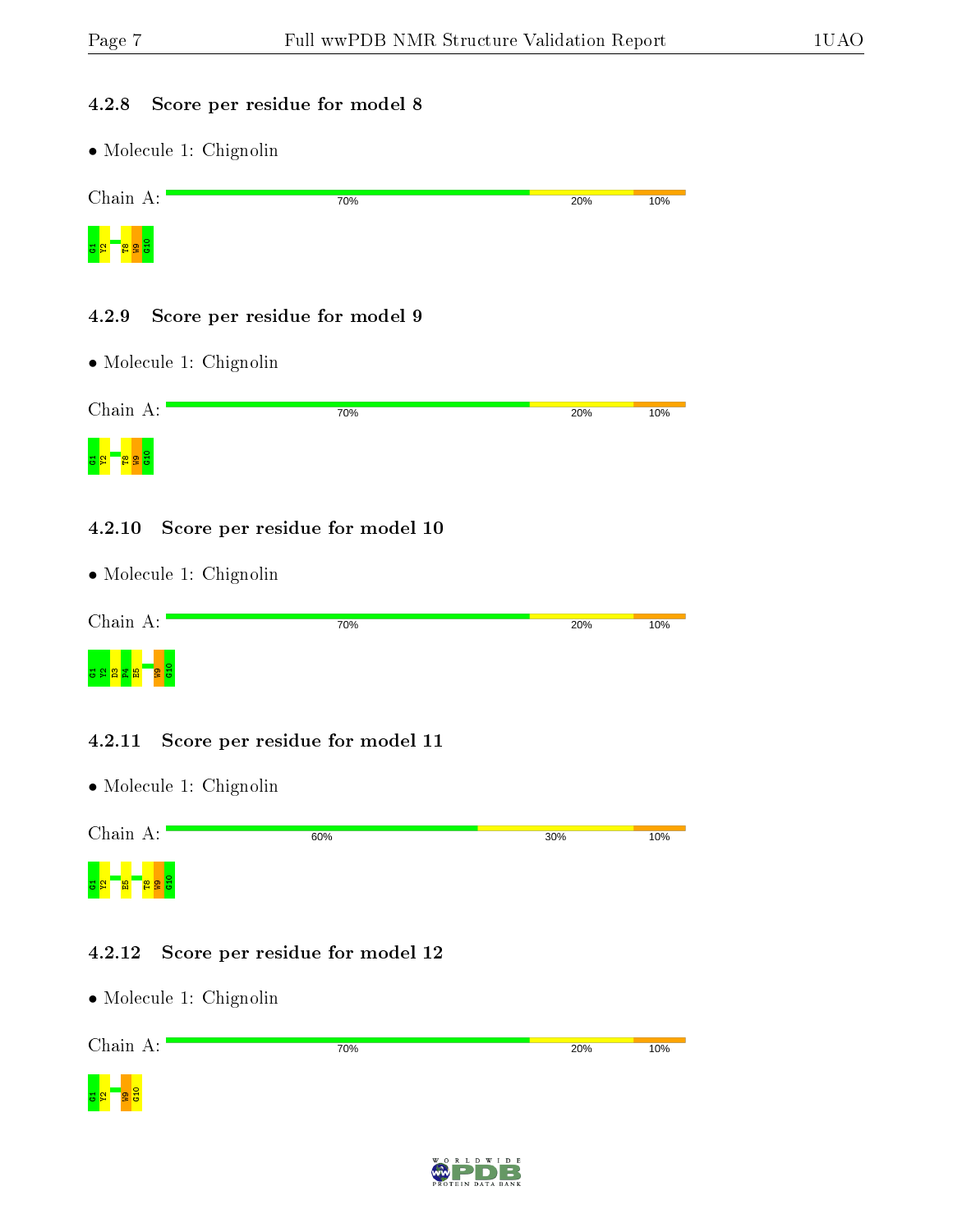#### 4.2.13 Score per residue for model 13

• Molecule 1: Chignolin



#### 4.2.14 Score per residue for model 14

• Molecule 1: Chignolin

| Chain A:  | 60% | 30% | 10% |
|-----------|-----|-----|-----|
| <u>ដន</u> |     |     |     |

#### 4.2.15 Score per residue for model 15

• Molecule 1: Chignolin

| Chain A:                  | 70% | 30% |
|---------------------------|-----|-----|
| <mark>등의</mark><br>э<br>œ |     |     |

#### 4.2.16 Score per residue for model 16

• Molecule 1: Chignolin



#### 4.2.17 Score per residue for model 17



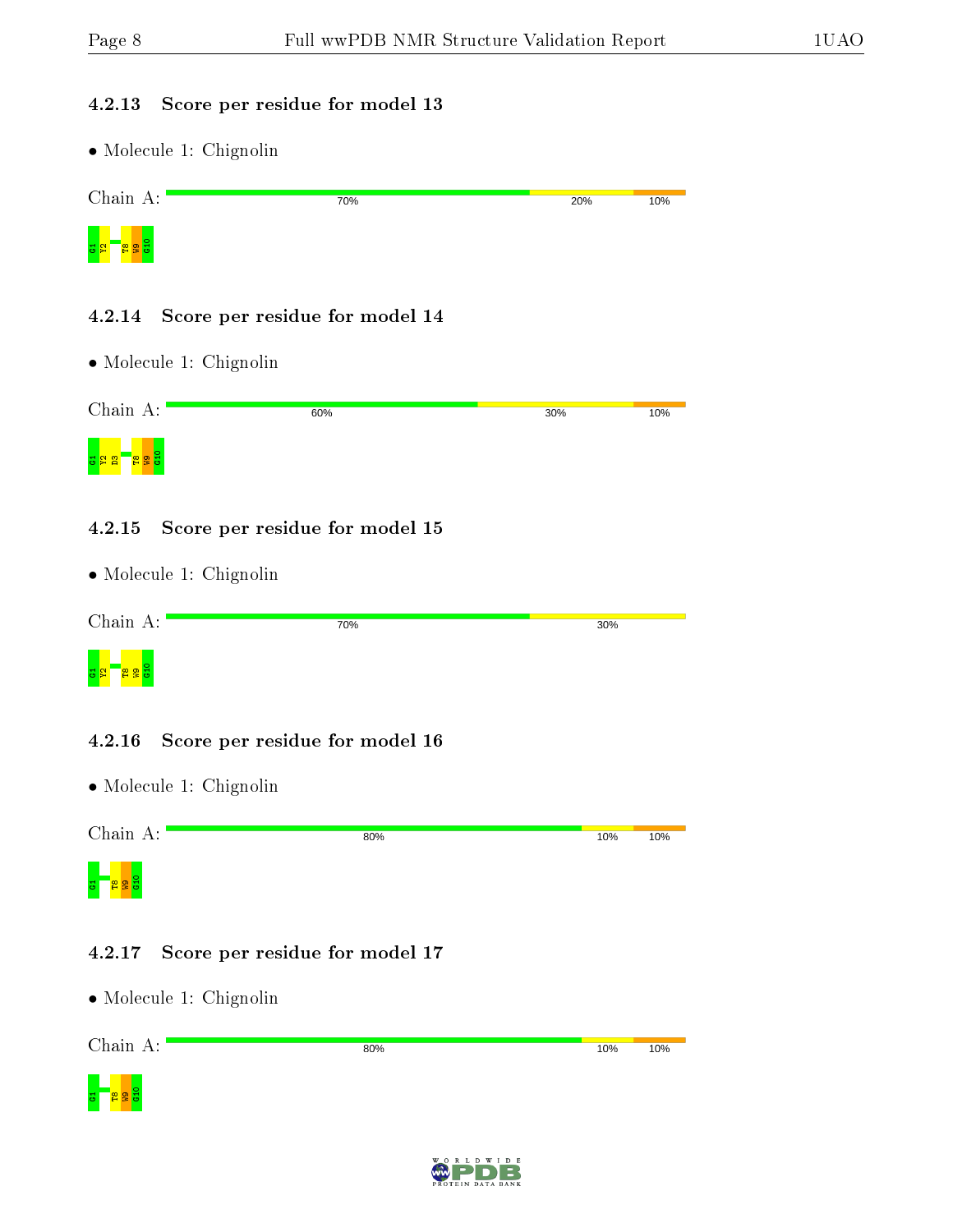#### 4.2.18 Score per residue for model 18

| Chain A: | 70% | 20% | 10% |
|----------|-----|-----|-----|
|          |     |     |     |

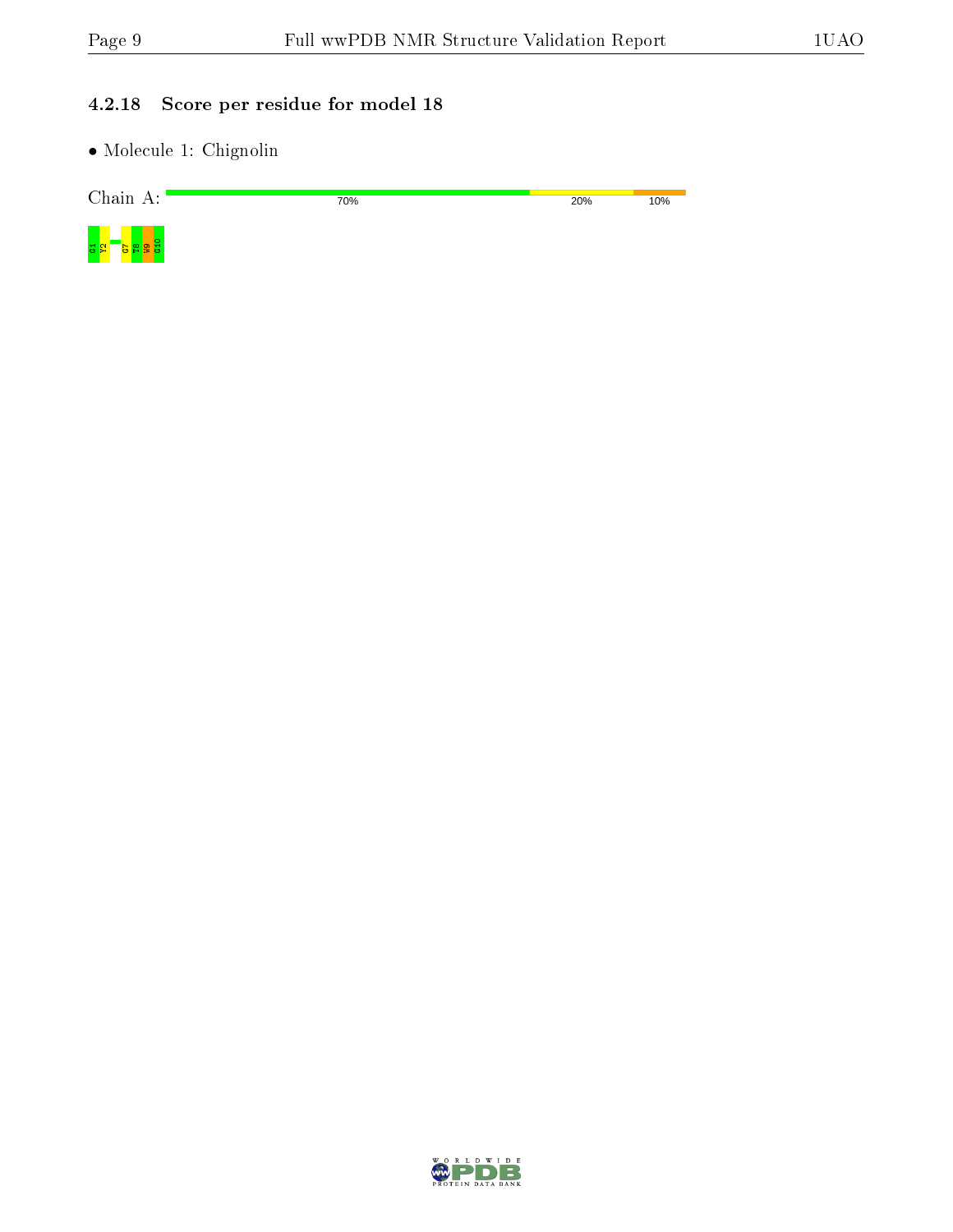## 5 Refinement protocol and experimental data overview  $(i)$

The models were refined using the following method: *simulated annealing*.

Of the 50 calculated structures, 18 were deposited, based on the following criterion: structures with the lowest energy.

The following table shows the software used for structure solution, optimisation and refinement.

| Software name   Classification |                         | Version |
|--------------------------------|-------------------------|---------|
| X-PLOR                         | structure solution 13.1 |         |
| $X-PLO\bar{R}$                 | refinement              | -3-1    |

No chemical shift data was provided. No validations of the models with respect to experimental NMR restraints is performed at this time.

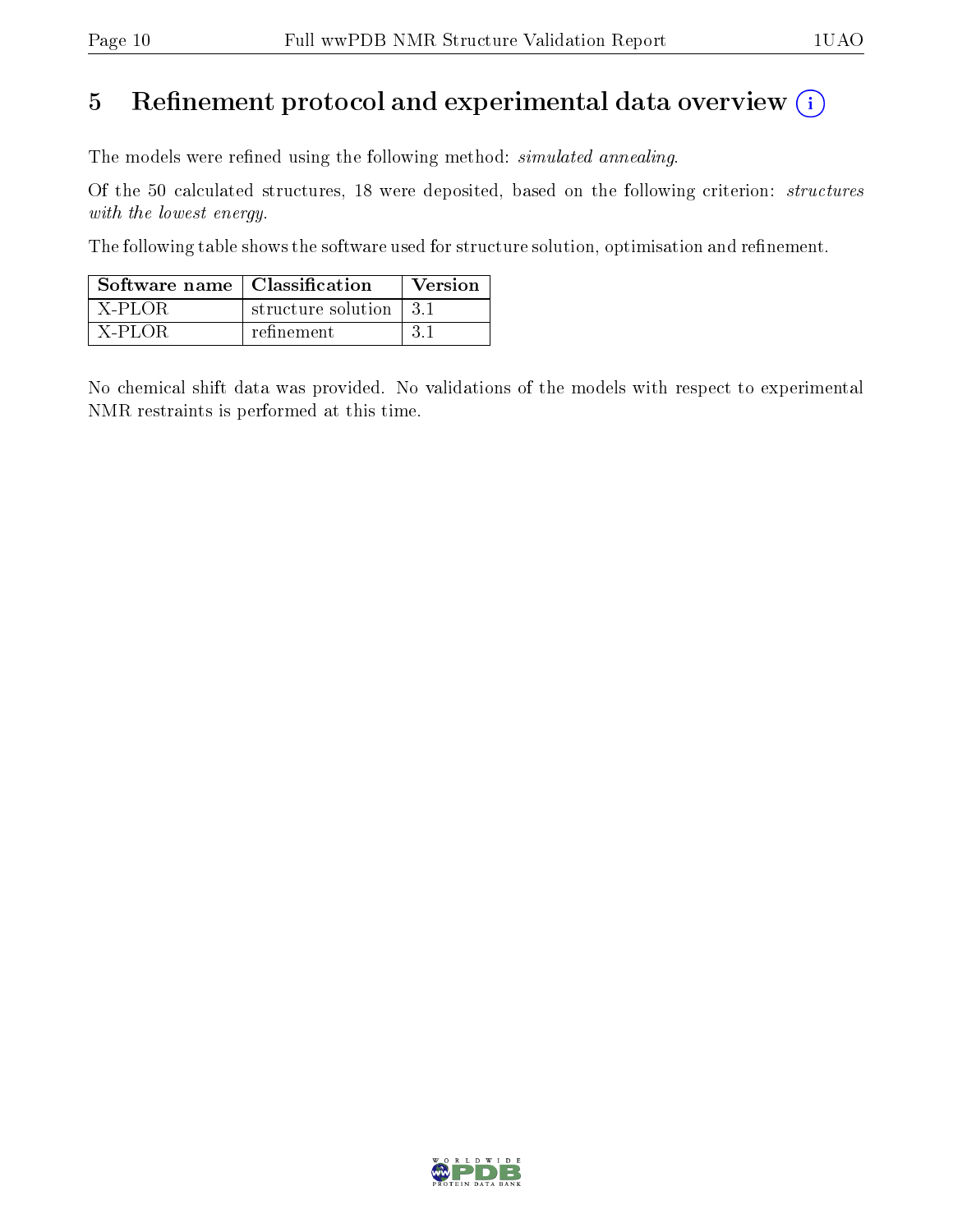## 6 Model quality  $(i)$

## 6.1 Standard geometry  $(i)$

There are no covalent bond-length or bond-angle outliers.

There are no bond-length outliers.

There are no bond-angle outliers.

There are no chirality outliers.

There are no planarity outliers.

## 6.2 Too-close contacts  $(i)$

In the following table, the Non-H and H(model) columns list the number of non-hydrogen atoms and hydrogen atoms in each chain respectively. The H(added) column lists the number of hydrogen atoms added and optimized by MolProbity. The Clashes column lists the number of clashes averaged over the ensemble.

|  | Mol   Chain   Non-H   H(model)   H(added)   Clashes |      |  |
|--|-----------------------------------------------------|------|--|
|  |                                                     |      |  |
|  |                                                     | 1198 |  |

The all-atom clashscore is defined as the number of clashes found per 1000 atoms (including hydrogen atoms). The all-atom clashscore for this structure is 17.

| Atom-1           | $\boldsymbol{\mathrm{Atom}\text{-}2}$ | $Clash(\AA)$ | Distance(A) | Models |                |
|------------------|---------------------------------------|--------------|-------------|--------|----------------|
|                  |                                       |              |             | Worst  | Total          |
| 1: A:9: TRP:CE3  | 1: A:9:TRP:HA                         | 0.55         | 2.37        | 12     | 7              |
| 1: A:9:TRP:HA    | 1: A:9:TRP:CE3                        | 0.54         | 2.38        | 11     | $\overline{5}$ |
| 1: A:2:TYR:HB2   | 1: A: 9: TRP: CZ3                     | 0.52         | 2.40        | 5      | 9              |
| 1: A:2:TYR:HA    | 1: A:9:TRP:CE3                        | 0.51         | 2.40        | 5      | 1              |
| 1: A: 2: TYR: CG | 1:A:3:ASP:N                           | 0.49         | 2.80        | 6      | 1              |
| 1: A:2: TYR:OH   | 1:A:7:GLY:O                           | 0.47         | 2.33        | 3      | $\overline{2}$ |
| 1: A:2:TYR:C     | 1:A:2:TYR:CD1                         | 0.45         | 2.89        | 9      | 3              |
| 1:A:2:TYR:HB2    | 1: A:9:TRP:CH2                        | 0.44         | 2.47        | 15     | $\overline{5}$ |
| 1: A:2: TYR:OH   | 1:A:7:GLY:C                           | 0.44         | 2.56        | 5      | 3              |
| 1: A:2:TYR:CD2   | 1:A:3:ASP:N                           | 0.43         | 2.86        | 6      | 1              |
| 1: A: 2: TYR: CZ | 1:A:7:GLY:HA2                         | 0.43         | 2.49        | 18     | 1              |
| 1: A: 2: TYR: CA | 1: A:9:TRP: CZ3                       | 0.42         | 3.03        | 5      | 1              |
| 1: A:9:TRP:O     | 1: A:10: GLY: C                       | 0.42         | 2.58        | 12     | 1              |
| 1:A:2:TYR:OH     | 1:A:7:GLY:CA                          | 0.41         | 2.68        | 5      | 1              |

All unique clashes are listed below, sorted by their clash magnitude.

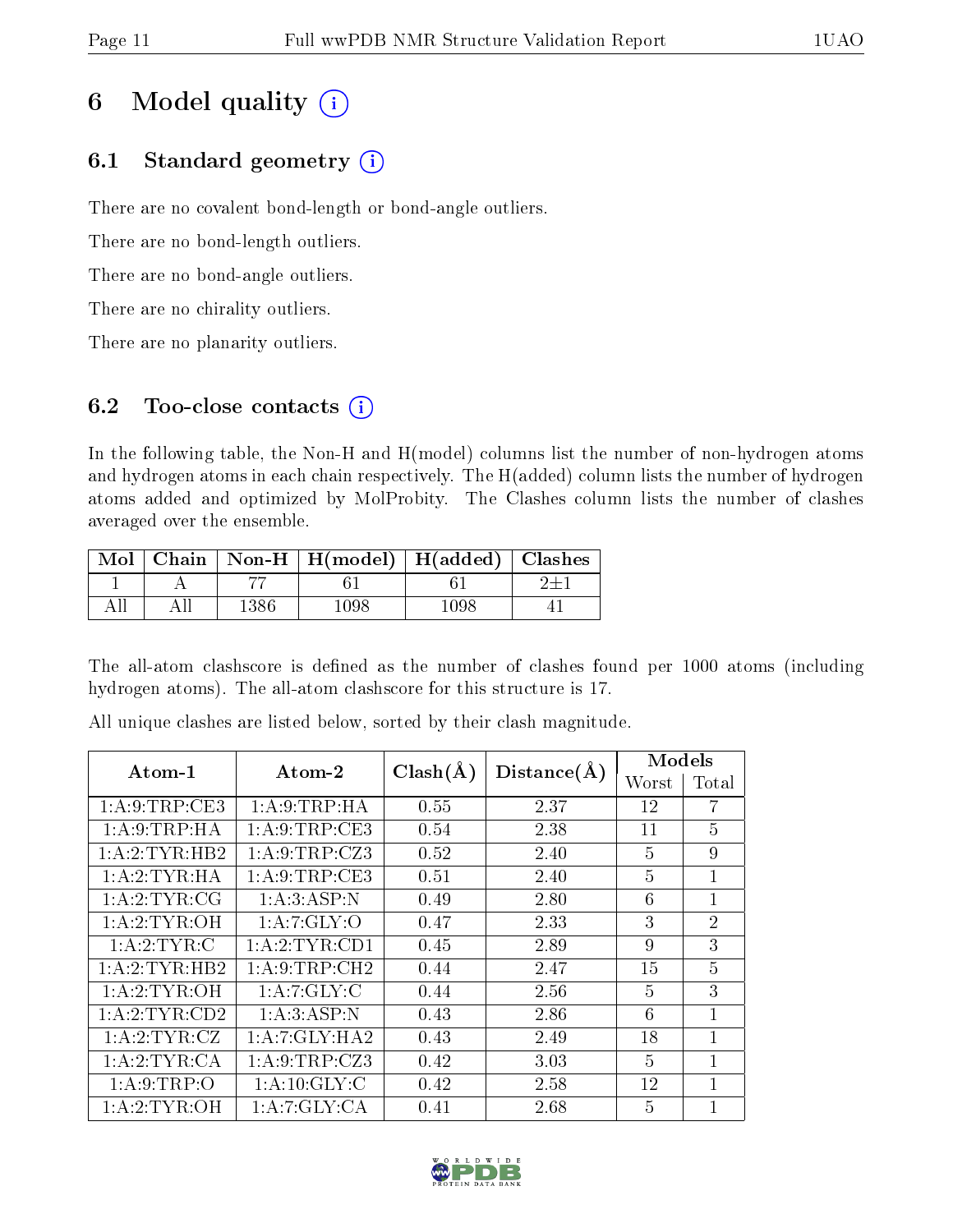## 6.3 Torsion angles (i)

#### 6.3.1 Protein backbone  $(i)$

In the following table, the Percentiles column shows the percent Ramachandran outliers of the chain as a percentile score with respect to all PDB entries followed by that with respect to all NMR entries. The Analysed column shows the number of residues for which the backbone conformation was analysed and the total number of residues.

| Mol | Chain | Analysed        | Favoured           | Allowed                                          | Outliers | Percentiles                  |  |
|-----|-------|-----------------|--------------------|--------------------------------------------------|----------|------------------------------|--|
|     |       | $8/10(80\%)$    | $7\pm1(85\pm11\%)$ | $1\pm1$ (15 $\pm11\%$ )   0 $\pm0$ (0 $\pm0\%$ ) |          |                              |  |
| All |       | $144/180(80\%)$ | 122 (85%)          | 22(15%)                                          | $(0\%)$  | $\mid$ 100 $\mid$ 100 $\mid$ |  |

There are no Ramachandran outliers.

#### 6.3.2 Protein sidechains  $\hat{I}$

In the following table, the Percentiles column shows the percent sidechain outliers of the chain as a percentile score with respect to all PDB entries followed by that with respect to all NMR entries. The Analysed column shows the number of residues for which the sidechain conformation was analysed and the total number of residues.

| Mol | Chain | Analysed         | Rotameric         | Outliers               | Percentiles            |
|-----|-------|------------------|-------------------|------------------------|------------------------|
|     |       | $7/7(100\%)$     | $5\pm1(73\pm9\%)$ | $2\pm1$ (27 $\pm9\%$ ) | $\sqrt{2}$ $\sqrt{21}$ |
| All | All   | $126/126(100\%)$ | 92(73%)           | 34 $(27%)$             |                        |

All 5 unique residues with a non-rotameric sidechain are listed below. They are sorted by the frequency of occurrence in the ensemble.

| Mol   Chain   Res |    | Type       | Models (Total) |
|-------------------|----|------------|----------------|
|                   |    | THR.       | 15             |
|                   |    | <b>TRP</b> |                |
|                   | h. | GLU        |                |
|                   | 2  | ASP        |                |
|                   |    | THR        |                |

#### 6.3.3 RNA  $(i)$

There are no RNA molecules in this entry.

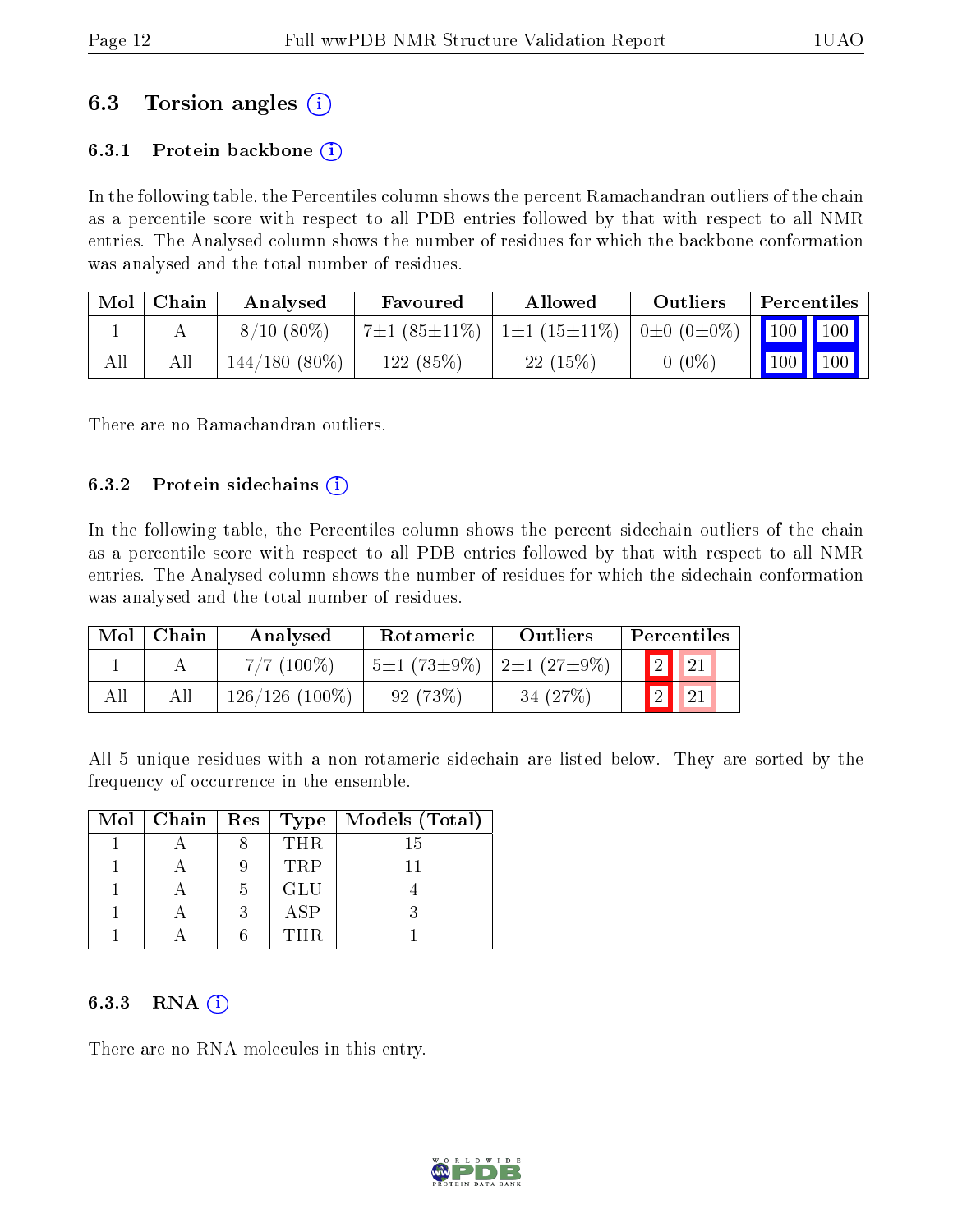### 6.4 Non-standard residues in protein, DNA, RNA chains (i)

There are no non-standard protein/DNA/RNA residues in this entry.

### 6.5 Carbohydrates  $(i)$

There are no carbohydrates in this entry.

### 6.6 Ligand geometry  $(i)$

There are no ligands in this entry.

### 6.7 [O](https://www.wwpdb.org/validation/2017/NMRValidationReportHelp#nonstandard_residues_and_ligands)ther polymers  $(i)$

There are no such molecules in this entry.

### 6.8 Polymer linkage issues  $(i)$

There are no chain breaks in this entry.